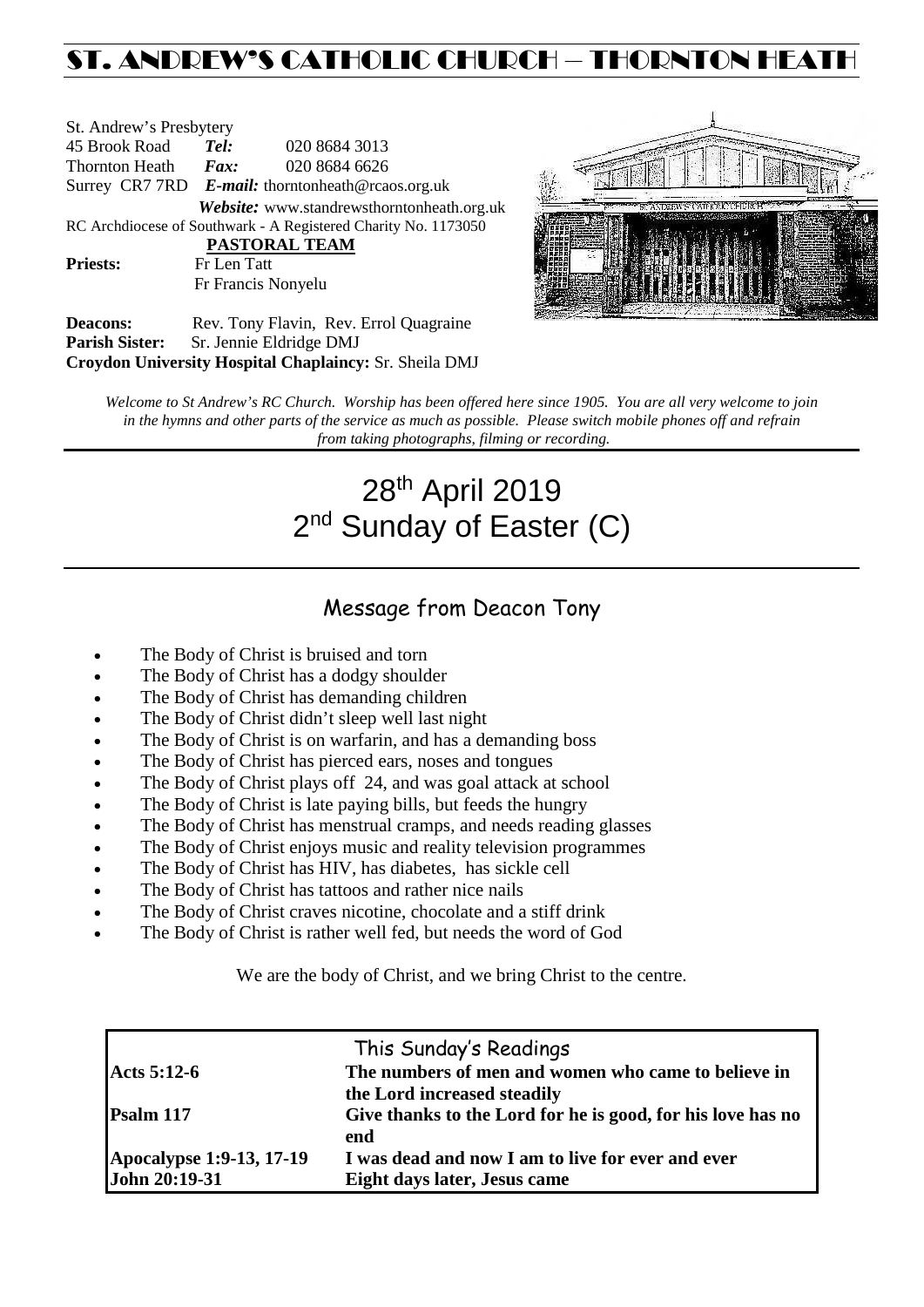# Diary for the Week

|                                  |                               | $1 - 1$                                     |                                   |
|----------------------------------|-------------------------------|---------------------------------------------|-----------------------------------|
| Sunday 28 <sup>th</sup> April    |                               | 6.00pm (Saturday) First Mass of Sunday      | Myra O'Shea RIP (Anniv)           |
| $2^{nd}$ Sunday of Easter        | 9.30am                        | <b>Mass</b>                                 | Joseph Phokeerdoss RIP            |
|                                  | 11.30am                       | Mass                                        | <b>Holy Souls</b>                 |
| <b>Feast of the Divine Mercy</b> | 3.00pm                        | <b>Mass of Anointing for the Sick</b>       |                                   |
|                                  | 5.00pm                        | <b>Rosary</b>                               |                                   |
|                                  | $5.15 - 5.45$ pm              | <b>Exposition and Benediction</b>           |                                   |
|                                  | 6.00 <sub>pm</sub>            | Mass                                        | Parishioners                      |
|                                  | $7.00 - 9.00$ pm              | <b>Charismatic Prayer Group</b>             |                                   |
| Monday 29 <sup>th</sup> April    | 7.30am                        | Mass                                        | Gill Patient RIP                  |
| St Catherine of Siena            | 10.00am                       | Mass                                        | J. Okoroafor & Family             |
|                                  |                               |                                             |                                   |
| 1 John 1:5-2:2                   | $5.45 - 7.15$ pm              | <b>Beavers (hall)</b>                       |                                   |
| Mt 11:25-30                      | $7.00 - 8.00$ pm              | <b>Parish Surgery</b>                       |                                   |
|                                  | $7.30 - 9.00$ pm              | Scouts (hall)                               |                                   |
|                                  | 8.00pm                        | <b>PPC</b> Meeting                          |                                   |
| Tuesday 30 <sup>th</sup> April   | 7.30am                        | Mass                                        | In Honour of Our Lady of Africa   |
| St George                        | 10.00am                       | <b>Mass</b>                                 | Esther Oyeyinka (Birthday)        |
| Acts 4:32-37, John 3:7-15        | 6.30pm                        | R.C.I.C. Meeting                            |                                   |
| Wednesday 1st May                | 7.30am                        | <b>Mass</b>                                 | Timothy & Cleta Andradi RIP       |
| St Joseph the Worker             | 10.00am                       | <b>Funeral Mass</b>                         | <b>Richard Baude RIP</b>          |
| Acts $5:17-26$                   | 2.00 <sub>pm</sub>            | <b>Active Retirement Group</b>              |                                   |
| John 3:16-21                     | 6.00pm                        | <b>Lectio Divina Group (hall)</b>           |                                   |
|                                  | 7.30pm                        | <b>Legion of Mary (hall)</b>                |                                   |
|                                  | 8.00pm                        | <b>Baptism Course</b>                       |                                   |
|                                  |                               |                                             |                                   |
| Thursday $2^{nd}$ May            | 7.30am                        | <b>Mass</b>                                 | <b>Elizabeth Salapare RIP</b>     |
| St Athanasius                    | 10.00am                       | <b>Funeral Mass</b>                         | <b>Tracey Taylor RIP</b>          |
| Acts 5:27-33                     | $7.00 - 8.30$ pm              | <b>Cubs (St James the Great)</b>            |                                   |
| John 3:31-36                     | 7.00pm                        | <b>Maintenance Meeting</b>                  |                                   |
| Friday $3^{rd}$ May              | 7.30am                        | Mass                                        | Canon Francis Moran RIP           |
| SS Philip and James              | 10.00am                       | <b>Mass followed by Exposition</b>          | Margaret Lopez RIP                |
| <b>First Friday</b>              |                               | of the Blessed Sacrament/                   |                                   |
| 1 Corinthians 15:1-8             |                               | <b>Benediction</b>                          |                                   |
| John 14:6-14                     | 6.30pm                        | <b>Syro Malabar Mass</b>                    |                                   |
| Saturday 4 <sup>th</sup> May     | 9.30am                        | Mass                                        | Catherine (Kay) Hoban RIP (Anniv) |
| Acts $6:1-7$                     | $10.00 - 10.30$ am            | <b>Confessions</b>                          |                                   |
| John 6:16-21                     | 11.00am                       | <b>Sacrament of First Holy</b>              |                                   |
|                                  |                               | <b>Communion Reconciliation</b>             |                                   |
|                                  |                               |                                             |                                   |
|                                  |                               | <b>Service</b>                              |                                   |
|                                  | $1.00 - 3.00$ pm              | <b>St Andrew's Mum's</b>                    |                                   |
|                                  |                               | <b>Market (SAMM)</b>                        |                                   |
|                                  | $5.00 - 5.30$ pm              | <b>Confessions</b>                          |                                   |
|                                  | 6.00 <sub>pm</sub>            | <b>First Mass of Sunday</b>                 | Power & Fennelly Families         |
|                                  | 7.00pm                        | <b>Quiz Night (hall)</b>                    |                                   |
| Sunday $5^{th}$ May              | 9.30am                        | Mass                                        | Joseph Phokeerdoss RIP            |
| 3 <sup>rd</sup> Sunday of Easter | 11.30am                       | Mass                                        | Parishioners                      |
|                                  | 4.00pm                        | <b>Confirmation Session 8</b>               |                                   |
|                                  | 5.00pm                        | <b>Rosary</b>                               |                                   |
|                                  |                               |                                             |                                   |
|                                  |                               |                                             |                                   |
|                                  | $5.15 - 5.45$ pm              | <b>Exposition and Benediction</b>           |                                   |
|                                  | 6.00 <sub>pm</sub>            | Mass                                        | Paul Etuka RIP                    |
|                                  | $7.00 - 9.00$ pm              | <b>Charismatic Prayer Group</b>             |                                   |
|                                  |                               | Money Matters                               |                                   |
|                                  | <b>Collection Last Sunday</b> |                                             | £1,555.76                         |
|                                  | Payment by Standing Order     |                                             | £ $700.00$                        |
|                                  | Total offertory               |                                             | £2,255.76                         |
|                                  |                               |                                             | £1,038.34                         |
|                                  |                               | Collection for Holy Places (Good Friday)    |                                   |
|                                  |                               | Second collection for Cathedral Maintenance |                                   |
|                                  |                               | Thank you for your generosity               |                                   |
| Altar Servers                    |                               |                                             | Church Cleaners                   |
| This week<br>Team 2              |                               |                                             | This week Judie's Crew            |
| Next week<br>Team 3              |                               |                                             | Next week Fifi's Group            |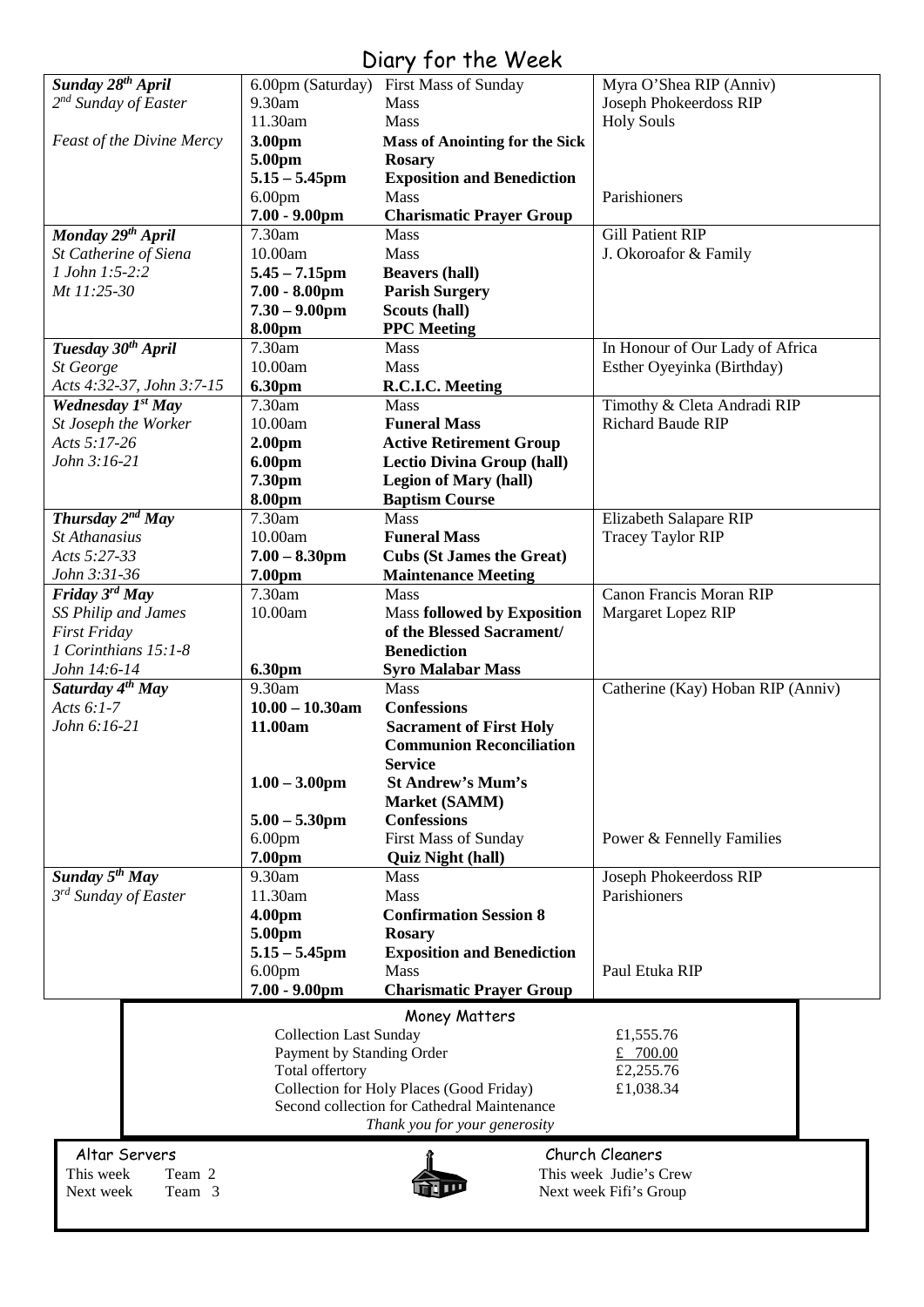# St. Andrew's Parish Notices

## **THANK YOU**

A big thank you to everyone who helped prepare everything for Easter. Fr Len would like to say a personal "thank you" to you all for helping and for answering the call to do God's work.

The Priests would also like to thank you all for your most generous Easter offerings.

#### **SECOND COLLECTION**

The second collection today is for the Cathedral Maintenance. St George's Cathedral, Southwark, is the mother church of the Diocese. This collection helps to meet the cost of the upkeep of the Cathedral.

#### **TEA/COFFEE AFTER SUNDAY 9.30AM MASS**

Please do go along to the hall after every 9.30am Sunday Mass where tea/coffee and cakes are always served. All are most welcome.

#### **MASS OF ANOINTING FOR THE SICK**

Please join us for our annual Mass of the Anointing for the sick today Sunday 28<sup>th</sup> April at 3.00pm. It is an occasion to pray for those who are sick and all who care for them and also for those who are sick to receive the Sacrament of the sick and for all of us to pray for God's healing in our lives.

#### **THE CHARISMATIC PRAYER GROUP**

The group warmly invites you to the Life in the Spirit Seminar starting from this Sunday 28<sup>th</sup> April here at St Andrew's from 7.00 – 9.00pm for the next eight Sundays. Please see the notice in the porch for more information or contact 07983 775879 or 07947 493683. All are welcome.

#### **CAFOD LUNCH**

Thank you to everyone who supported our CAFOD Good Friday lunch which raised a fantastic £239.64.

#### **IN HONOUR OF OUR LADY OF AFRICA**

You are invited to attend the 7.30am Mass on Tuesday 30<sup>th</sup> April which is being offered In Honour of Our Lady of Africa.

#### **FIRST FRIDAY**

This coming Friday is First Friday and there will be Exposition of the Blessed Sacrament after the end of the 10am Mass until Benediction at 12.30pm. All welcome.

#### **FILMS OF STORIES FROM THE BIBLE**

Due to popular demand, our films showing Stories from the Bible will continue. Our next one will be on Thursday 9<sup>th</sup> May showing "St. Paul" part one starting at 7.15pm and there will be a total of four films. All films will be shown on Thursdays in our hall starting with teas and coffees at 7.00pm. Please see the poster in the porch for more details.

# **SAMM (ST ANDREW'S MUMS MARKET) ON SATURDAY 4TH MAY**

Please put this date in your diaries for our next St Andrews Mums Market (SAMM) in the Church hall. Several mums from the parish will be selling a variety of children's goods and lots of other items for sale, please text Bernadette on 07729322571 for more info and please see the notice in the porch.

# **RAGS TO RICHES: MARY'S MEALS – SUNDAY 12TH MAY**

Mary's Meals UK will be here in May to collect your unwanted clothes. Mary's Meals UK is a charity that sets up school feeding programmes in communities where poverty and hunger prevent children from gaining an education. Mary's Meals wants your unwanted clothing and bedding (*no duvets or pillows please)* and they will be at our Church until 11.30am on  $12<sup>th</sup>$  May to collect them all (please bring your donations on  $12<sup>th</sup>$  May and not before). If you can help, Mary's Meals UK would like you to put your clothing/bedding into tied sacks and bring them to Church. Amazingly four full black sacks of good quality clothing will feed a child one good nutritious meal every school day for a whole year and the charity is feeding more than 1.425 million chronically hungry children in 18 countries around the world! A volunteer from Mary's Meals will be here on the day to give us more information. Last year we had a wonderful response and we were able to help feed at least 33+ children every day for a year! We hope we can do better this year! Thank you in advance.

## **NEW PARISHIONERS – NEWSCOMERS MASS**

If you have moved into the parish in the last 12 months, you are invited to our Newcomers Mass on Sunday 19th May at 9.30am followed by an informal get together in our hall afterwards. It will be an opportunity to meet with members of